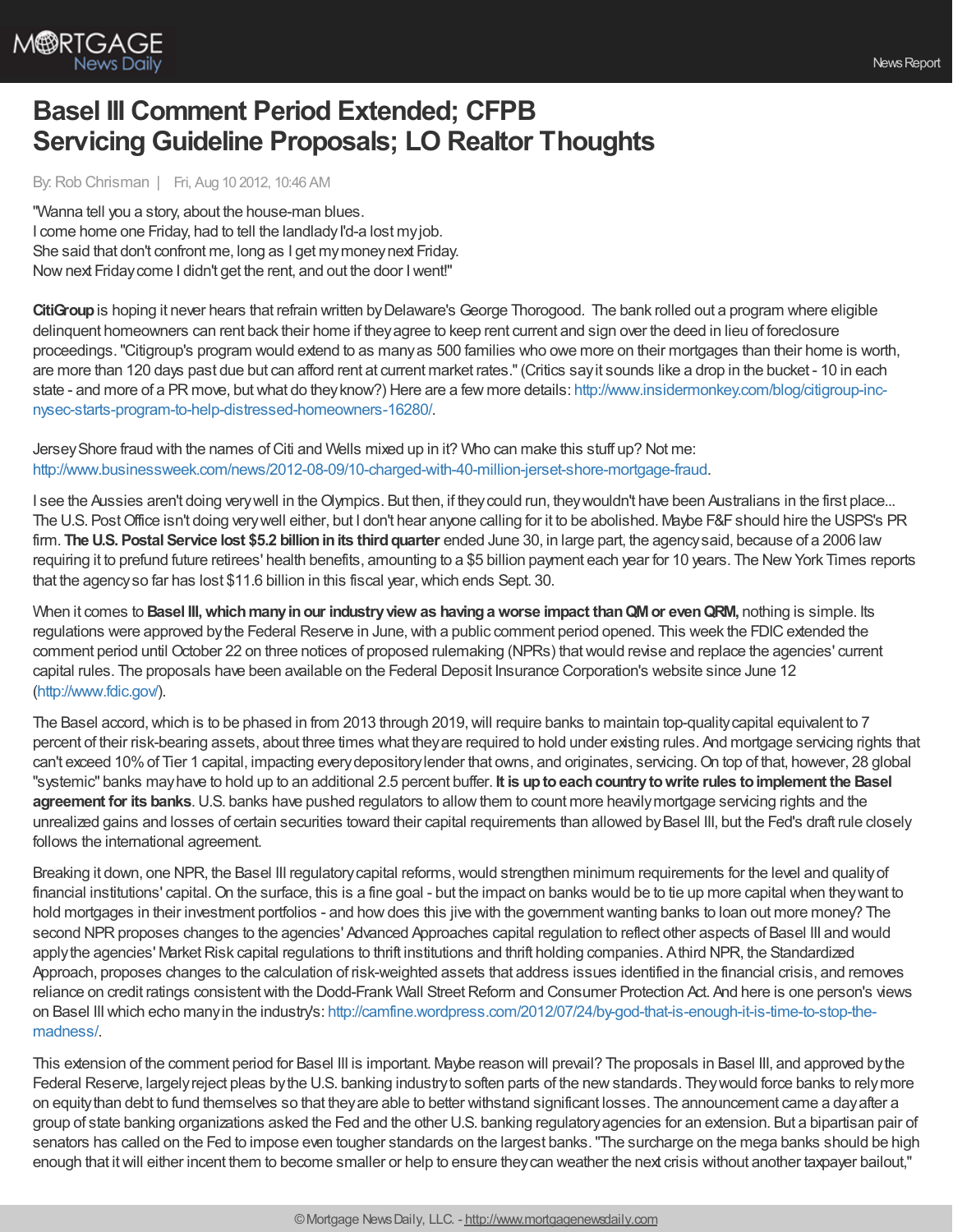

Democrat Sherrod Brown and Republican David Vitter wrote in a letter to Fed Chairman Ben Bernanke. And theyhave some public support, given the news this year on Chase's multibillion dollar hedge loss, and the apparent manipulation of the London Interbank Offered Rate (LIBOR).

While we're talking about banks, the OCC released an update to its Bank Accounting Advisory series that includes clarification on accounting for acquired loans,OREO, TDRs, nonaccruals, ALLL, insurance claims and other hot topics. The Advisory, and others, can be found here: <http://www.occ.gov/news-issuances/index-news-issuances.html>.

**The CFPBannouncedanother public comment period, this time for proposals directedat servicers** "...aimed at protecting homeowners from unexpected costs and shoddyservice bycompanies that collect their monthlymortgage payments. Mortgage servicing companies would be required to provide clear monthly billing statements, warn borrowers before interest rate hikes and actively help them avoid foreclosure under the proposal bythe Consumer Financial Protection Bureau. The rules also require companies to credit people's payments promptly, swiftly correct errors and keep better internal records."

Once again, who can disagree with the publicly stated mission? But the devil is in the details. Here is a more in-depth write up of the recent developments: [http://www.marketwatch.com/story/new-rules-aim-to-lessen-mortgage-complaints-2012-08-10.](http://www.marketwatch.com/story/new-rules-aim-to-lessen-mortgage-complaints-2012-08-10) And to comment on this or any other CFPB proposal, visit <http://www.consumerfinance.gov/notice-and-comment/>.

**Speakingof comments, earlier thisweek, the commentarynotedthe moneyspent byNAR, leadingtosome comments bya Realtor notedyesterday. I don'trelishbeinginthe middle of awater balloonfight, especiallybetweentwogroups that needeachother like** lenders and Realtors, but a few originators wrote back. "Realtors don't take on any buy back risk from Broker/Correspondent agreements where the risk lasts for years, EarlyPayOff fees that take more than you made on a file (both that varyrisk costs with the size of the loan file), knowing you'll work 3-5 times harder on some loans than others due to structure and program, employee/staff payroll costs that have increased dramaticallythe last five years to stayin compliance with newregulations, hours of answering emails and calls of scenarios while the borrowers second guess everything you tell them these days after you first do hours of research on minute technical guidelines at 2-3 levels of overlays that could trip up the file at close if you miss it. Solving problems for hours with more research as the file adjusts with appraisals and/or changes from the Realtors after a home inspection. I payfor all of mypersonal marketing expenses that have run well into five figures annuallyto get leads and manylunches for Realtors I drive to. I agree with Linda J from Florida, but anyLOcould come up with a very similar list about why every loan is unique, probably longer than mine, and it made no difference to the Feds in 04/01/11 and may not nowto CFPBcoming in January.**Realtorswoulddobetter tojointhe mortgage industryintryingtostopthis Federal overreach rather thaninsayingtheir jobis harder/different soshouldbe exempt fromregulationoncosts toconsumers. It didn'twork for us."**

And,"For originators, everyitem of personal time and moneyLinda itemized is replicated on mortgage side of the transaction and then expanded for 60+ days - its business. What isn't reflected is the 11PMcalls from frantic borrowers who were told bythe realtor theycould close in 30-45 days and terminated the rent, the borrower who was "advised"to waive the mortgage contingencybecause "this town is hot right now", or the Realtor who tell you she/he scheduled the closing for the dayafter tomorrowand you're still tracking asset documents. This is business. The entire 19% of GDP that the real estate sector covers is under attack. In the past 2 months I have given talks about regulatoryissues and their effects on the industryto 4 groups of about 350 Realtors total. Iwould estimate less than 10 had ever heard of half the items I presented such as the Flat Fee proposal nor the proposals requiring the inclusion of Realtors fees in the Flat Fee. In the past year I have received only1 item from NARabout regulatoryissues.**Unfortunatelythe regulators andborrowers onlysee the commissionchecks paidtobroker andRealtors andnot the massivework load,regulatoryexpenses andhumanstress behindthe check.** What the Regulators seem to miss is intellectual propertyrights of the MLO. Yes, you should getwhat you payfor."

Turning to the markets, on Thursday the 10-yr closed at 1.69%. Rates certainly wouldn't have improved given the results of the 30-yr Treasury bond auction - they were poor. However, at least the auctions are over, and the 10-yr, which hit a high of 1.73%, improved somewhat, and seems to be doing so again in the early going today. Over on the agency MBS screens, current coupon prices were worse about .250 at one point but then buyers stepped in and voila! Prices improved, and MBS rallied back - there didn't seem to be enough market moves to warrant price changes bythe majorityof investors.

Today's calendar is relativelysparse again, as it has been several times this week,with just Import Prices for July(predicted slightlyhigher). This is not a market-moving number, and given the waning days of summer vacation for many, folks heading for the doors earlymay represent the majorityof movement later in the day. **Inthe veryearlygoingthe 10-yr yieldis downto1.64%andMBSprices are better .125-.250.**

Things we know because of TV! (Part 2 of 3.)

- When paying for a taxi, never look at your money. Just pull out a bill or two and hand it over. Itwill always be the exact fare.

- If a killer is lurking in your house, it's easyto find him. Just relaxand run a bath even if it's the middle of the afternoon.